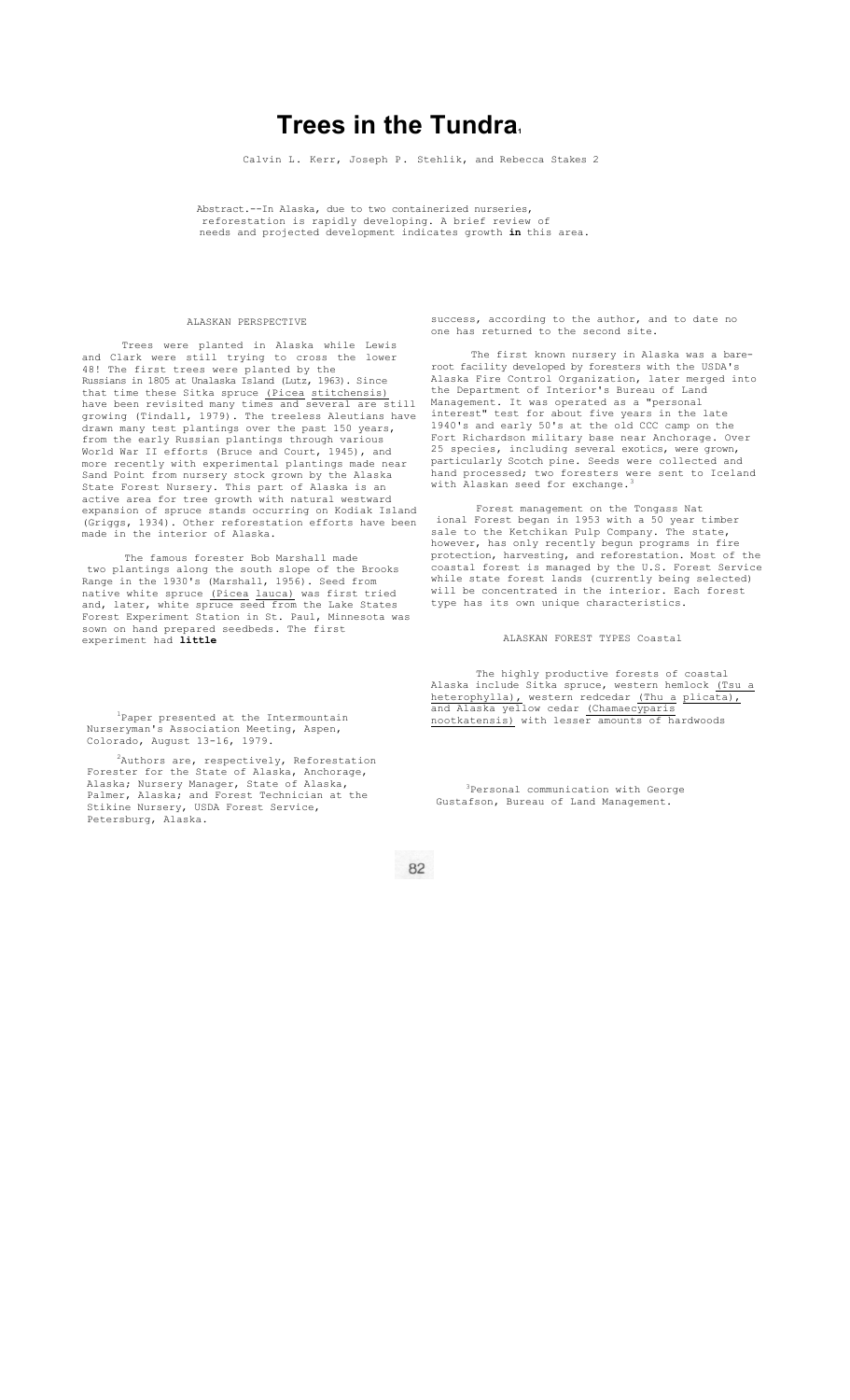such as red alder (Alnus rubra) and black cottonwood Populus trichocarpa) (Harris, 1974). This forest type extends northward to the tip of the Alaskan panhandle and westward to Kodiak Island. The northern edge of this forest is about 95 km (60 miles) south of Anchorage adjacent to Cook Inlet (Viereck and Little, 1974).

The coastal forest is a prolific seeder with artificial regeneration primarily required along alluvial stream terraces and steep, unstable slopes (Harris, 1974). One experiment with a 700 acre (283 ha) clearcut found (eight years after logging) stocking on a milacre  $(5 \t M^2)$  basis averaged 69% with an average stem density of 12,385 stems per hectare (5012 stems per acre) (Harris, 1967).

The majority of the coastal forest is managed by the U.S. Forest Service and it contains the two largest national forests in the United States, the Tongass National Forest in southeast Alaska and the Chugach National Forest in southcentral Alaska. The Alaska Native Claims Settlement Act (ANCSA) of 1971 and the Alaska Statehood Act of 1959 will result in the transfer of over 1 million acres of this forest land into private and state ownership. About 2.75 million<br>m<sup>3</sup> (535 MMBF) are harvested annually from this land, primarily by clearcuttings totaling about 7200 ha (18,000 acres) though this will likely be reduced by recent federal land withdrawals (USFS, 1979).

#### Interior

Alaska's interior forests are an extension of the North American boreal forest (also called taiga" in Russian). Species include white spruce, paper birch (Betula papyrifera), aspen Populus tremuloides), and on poorly drained sites with or without permfrost, black spruce (Picea mariana), and tamarack (Larix laricinia). Hardwoods such as balsam poplar (Populus balsamifera), black cottonwood

Populus trichocarpa), and over 30 willow species (Salix spp.) are found along with **sev**eral alders (Alnus spp.) throughout the interior.

The boreal forest extends from the Brooks Range in the north (70<sup>°</sup>N) to the coastal forest in<br>the south (60<sup>°</sup>N); the eastern boundary is the Canadian border and the western boundary is the maritime treeline near the Bering and Chukchi Seas (Zasada, 1976). This vast area contains about 9.1 million hectares (22.5 million acres) of forested land that is capable of producing 1.40  $^{\text{m3}}$  per hectare per year (20 cubic feet per acre per year) (Galea, et. al., 1976). Land ownership patterns are fluid

and will be affected by the Statehood Act, ANCSA and especially the 22.6 million hectares (56 million acres) established as National Monuments by President Carter in December 1978.

Regeneration in the Interior is more difficult than the coastal forest due to harsher **sites, less** rainfall, permafrost, and variable seed supply (Zasada, 1976). Regeneration surveys near Fairbanks on land harvested since 1954 indicate stocking is very inconsistent and artificial planting will likely be needed on many sites. Average stocking was 502 on a milacre  $(5m^2)$  basis with an equal distribution of spruce and hardwoods (Clautice, 1978).

About  $68.000 \text{ m}^3$  (12 MMBF) are harvested annually in the Interior with over 80% originating on a salvage sale near Anchorage. Fuelwood is a primary use of the forest in the Interior and has been for many years. One forester estimated that in the early 1900's Fairbanks had an annual 60,000 cord consumption in addition to wood burned by the railroad and Yukon River steamers (Kellogg, 1910).

### REFORESTATION

Starting with the BLM nursery in the late 1940's, Alaskan foresters have been attempting to secure a reliable source of nursery stock for reforestation and other uses. Bareroot stock from the Lake States and the Pacific Northwest was planted on several sites but poor survival indicated a need for locally grown trees.

The State of Alaska's forest nursery originated with a 1974 containerized symposium in Denver, Colorado. John Sturgeon, forester, and Joe Stehlik, represented the State Division of Agriculture and returned with plans for growing containerized seedlings in Alaska. The selected site was at the State Division of Agriculture's Plant Materials Center, near Palmer. Situated near the early Matanuska farm colonies that were set up by the U.S. Department of Agriculture in the 1930's, the area is also known for its 65 pound cabbages! A cooperative agreement between the State Forester and State Division of Agriculture set an initial three year period (1975- 1977) for testing and evaluation of containerized growing methods and techniques. Funds were provided by the federal government, through the U.S. Forest Service, for the pilot project. The first major state funding came in May of 1978; a full time nursery manager was hired in September of that year. A forest technician was added as a second staff member in 1979 after enactment of a Forest Resources and Practices Act that placed stronger legal emphasis on reforestation. The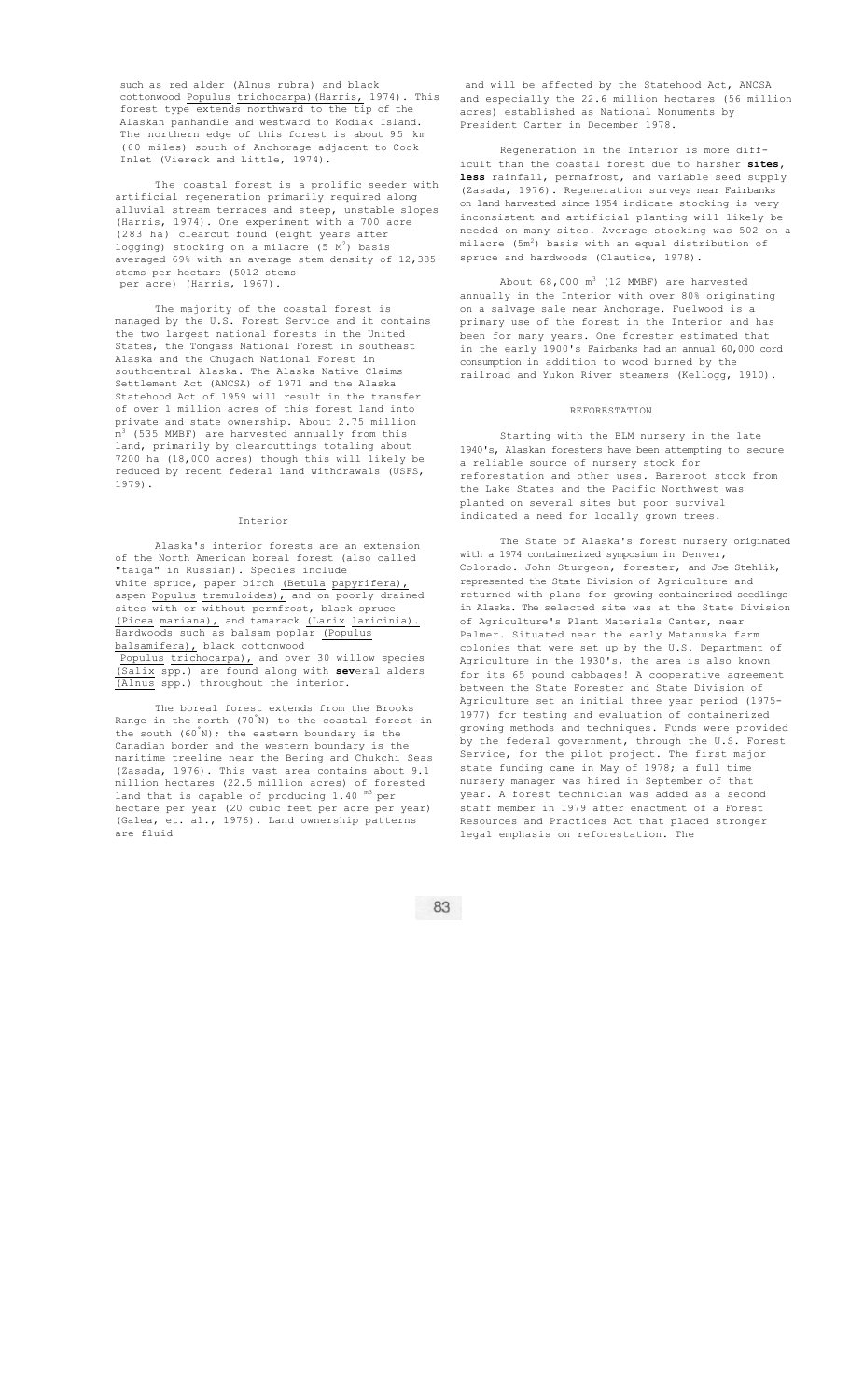State Forest Nursery is currently testing twocrop production with a maximum single crop capacity of .<br>153,600 seedlings. The state has also signed cooperative agreement with the U.S. Forest Service providing for seedling exchange. The Stikine Nursery in Petersburg will provide planting stock for state lands in southeast Alaska and the state will provide tree seedlings for the Chugach National <sub>-</sub><br>Forest.

The first major planting on harvested forest land took place in October, 1977. Over 20,000 Sitka spruce seedlings were grown under contract for the Chugach National Forest; they were planted on the Perenosa Timber Sale, located on Afognak Island northeast of Kodiak. Another similar planting followed in 1978 while other seedlings were planted on state lands near Anchorage, Fairbanks, and Haines. Seedlings were also made available to the public, the Native corporations, the University of Alaska, and for public and private research purposes. A recent 30,000 acre burn on agricultural lands near Delta Junction has stimulated interest in seedlings and rooted hardwood cuttings for windbreaks and shelterbelts.

## FACILITIES

## State Nursery

Palmer is within a transition area between maritime and continental climatic zones. Temperatures range from -35 to 90° F with an average annual precipitation of 17", including 42" of snow. The growing season is 106 days with a total heat requirement of about 12,000 degree days (65° F base). Palmer is generally free of permafrost though isolated masses may be found. At 61° 31' north latitude and 149°05' west longitude, the site receives almost

continuous sunlight and twilight from May 15 to July 15 (Selkregg, 1974). Warm, drying spring winds at velocities up to 65 miles per hour originate off the Knik glacier; winter, however, is usually calm. The sun does not rise over the Chugach mountains from November 20 to January 20 each winter, leaving the nursery and PMC in darkness.

The basic greenhouse structure is doublewalled, plastic covered and wood framed. Two small adjustable blowers inject interior air between sheets of 6 mil film for inflation throughout the year and during the nursery growing season, March to October. The greenhouse was lengthened 38' in late 1978 to its present size of 24' x 100'. An additional greenhouse is ready for erection when funding permits.

The nursery uses Ray-Leach tubes for seedling production; styro-block and Root

Trainer books were used during the test period. Generally, Alaskan seedlings will be shipped by air at least once and the Ray-Leach tubes provide a higher ratio of seedlings per cubic volume shipped. The tubes are cleaned with steam and sterilized with a 5% solution of Clorox. Benches are built for an eight tray width and a 48 bench length, utilizing 64% of the maximum growing space.

A 1:1 ratio of peat to vermiculite is used, although it varies depending on whether local or Canadian peat is available. Fertilizer is injected with irrigation water through a traveling water boom. A boom trolley uses a 12 volt starter motor; the power source consists of a carriage mounted battery, .<br>which automatically recharges itself at the end of each circuit.

Heat is currently provided by two oilfired heaters with underbench air tube dispersion. The high cost of propane caused a switch to oil although adjacent coal mines provide a potential source of fuel at \$25.00 per ton. Cooling is provided by evaporative aspen pads and sump water dispersion. Four fans sequentially draw air across the benches. Well water for cooling and irrigation is stored in a 500 gallon steel tank painted black for heat absorption.

A propane fired CO<sub>2</sub> generator has been installed recently and a humidifier will be operating prior to the end of the growing season. An Acme Team II Controller will be installed after the end of the current season.

### Stikine Forest Nursery

The U.S. Forest Service is building a containerized nursery complex at Petersburg, near the southern terminus of the Alaskan panhandle; it is located on a University of Alaska Fur Farm site under long term lease. Petersburg is located in the maritime zone of Alaska at 56° 46' north latitude and 132°57' west longitude. The 106" of precipitation, including 103" of snow, reflects its "wetness". Temperature extremes are -19 to 84°F with a heat demand of 8409 degree days. The growing season is 172 days with maximum sunlight of about 18 hours. There is no permafrost in the southern panhandle (Selkregg, 1974).

When completed, the nursery will consist of six, quonset style, double-layer polyethylene covered, "Nexus" greenhouses. The headhouse and greenhouses will be connected by a 12' x 255' corridor, spanning the length of the six greenhouses on the north side. The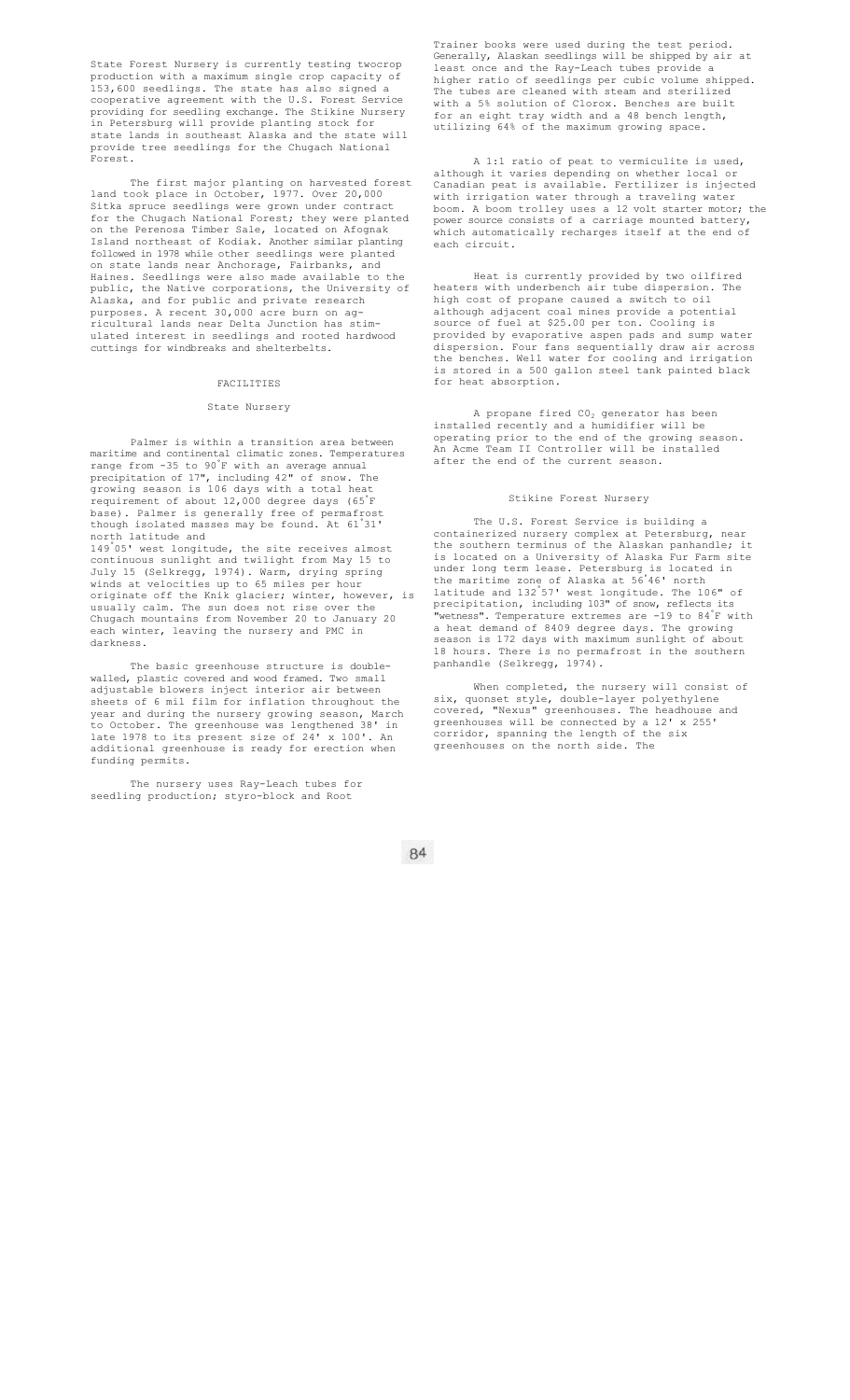headhouse is 50' x 60' and includes areas for sowing, packing, cone processing, lavatories, washrooms, and an office. A pumphouse is centrally located adjacent to the corridor.

Each greenhouse is 30' x 96' with added four-foot sidewalls. One 36" and two 42" fans were installed in the south end of the single finished house along with four inlet shutters in the north end. Heat is provided by separate oil-fired unit heaters installed about 5" from two special shutter-box assemblies that enable intake of fresh or recirculation of heated air and subsequent distribution down the poly tubes.

There are  $28 - 12'$  x  $5'$  benches per house The current crop consists of 94% twocubic inch and 6% five-cubic inch styro-blocks. Lighting is provided by 250 watt incandescent bulbs that provide 20-40 foot candles at tree level. Watering and nutrient injection were initially accomplished with "Hozon" syphon and garden hose; however, a Smith R-8 nutrient injector was recently installed. A moving water boom system will be operational later this year.

Sowing of the 147,000 cavities was completed between March 14 and 29, 1979. A plexiglass "shaker box" was used in conjunction with a homebuilt compactor, soil bin, and dibbler. A template for top dressing with perlite was also used and will be modified.

## EVALUATION

By the end of 1978 the trial project had reached most of its original goals. It showed that seedlings can be successfully grown in Alaska using containerized techniques. Findings indicated that the planting stock cost about \$125 per acre. Unit costs were \$0.243 per tree based on variable costs only. The Red Rock Nursery at Prince George, British Columbia is currently growing white spruce for tests near Fairbanks. A single attempt to grow bare root stock at Palmer failed due to winter desiccation, but evaluation is continuing.

Preliminary data from plantings made at Afognak and Tyonek, across Cook Inlet from Anchorage, suggest we will experience the same problems that prevent successful regeneration in the lower 48. Animal damage, insect infestation, disease, frost heave, desiccation, winter-kill, snow break, and poor planting have all been found to one degree or another, in test plantings. Too many variables exist to properly pinpoint successful

planting techniques, plant size, and planting

times. These will be determined by 1985 and a firmer estimate will be made then.

#### PROJECTIONS

As Alaska enters the Forest Practices era, increasing emphasis on reforestation will create demand of about one million seedlings by 1985. If bare root trials are successful, potential growing sites north of the Alaska Range may be developed, possibly in conjunction with the State Plant Materials Center. Other demands upon the State Nursery are emerging.

The Department of Natural Resources has signed a cooperative agreement with the Usibelli Coal Mine (UCM) near Mount McKinley. The mine has had an active program of vegetation testing and stabilization since 1970. Seedlings were sent to UCM for evaluation and testing this past spring. Recent political emphasis on the Alaskan natural gas pipeline will stimulate further research and production of plants for revegetation. Seed and cuttings will be gathered this fall.

Tree improvement work is just beginning and cooperative research and testing with the U.S.Forest Service's Institute of Northern Forestry at Fairbanks will develop a broad base for future work. Foreign seed exchange programs with high latitude countries will grow as the program develops.

#### LITERATURE CITED

- Bruce, David and Arnold Court. 1945. Trees for the Aleutians. American Geographic Society. The Geographical Review, Vol. XXXV, No. 3.
- 1978. Unpublished memo. Clautice, Steve. 1978.<br>State of Alaska.
- Gales, John, J.Dean Argyle, John Zasada. 1976. Opportunities and limitations of northern forest types in interior Alaska. Maine Forest Review, Vol. 10.
	- Griggs, Robert F. 1934. The edge of the forest in Alaska. Ecology, Vol. 15, No. 2.

Harris, Arland S. and Wilbur A. Farr. 1974. The forest ecosystem of southeast Alaska, Forest ecology and timber management. USDA Forest Service Gen. Tech. Rpt. PNW25. Pac. NW For. and Rge. Exp. Sta.

 . 1967. Natural reforestation on a milesquare clearcut in southeast Alaska. USDA Forest Service Res. Pap. PNW-52. Pac. NW For. and Rge. Exp. Sta.

Kellogg, R.S. 1910. The forest of Alaska. USDA Forest Service Bull. 81. Wash. DC.